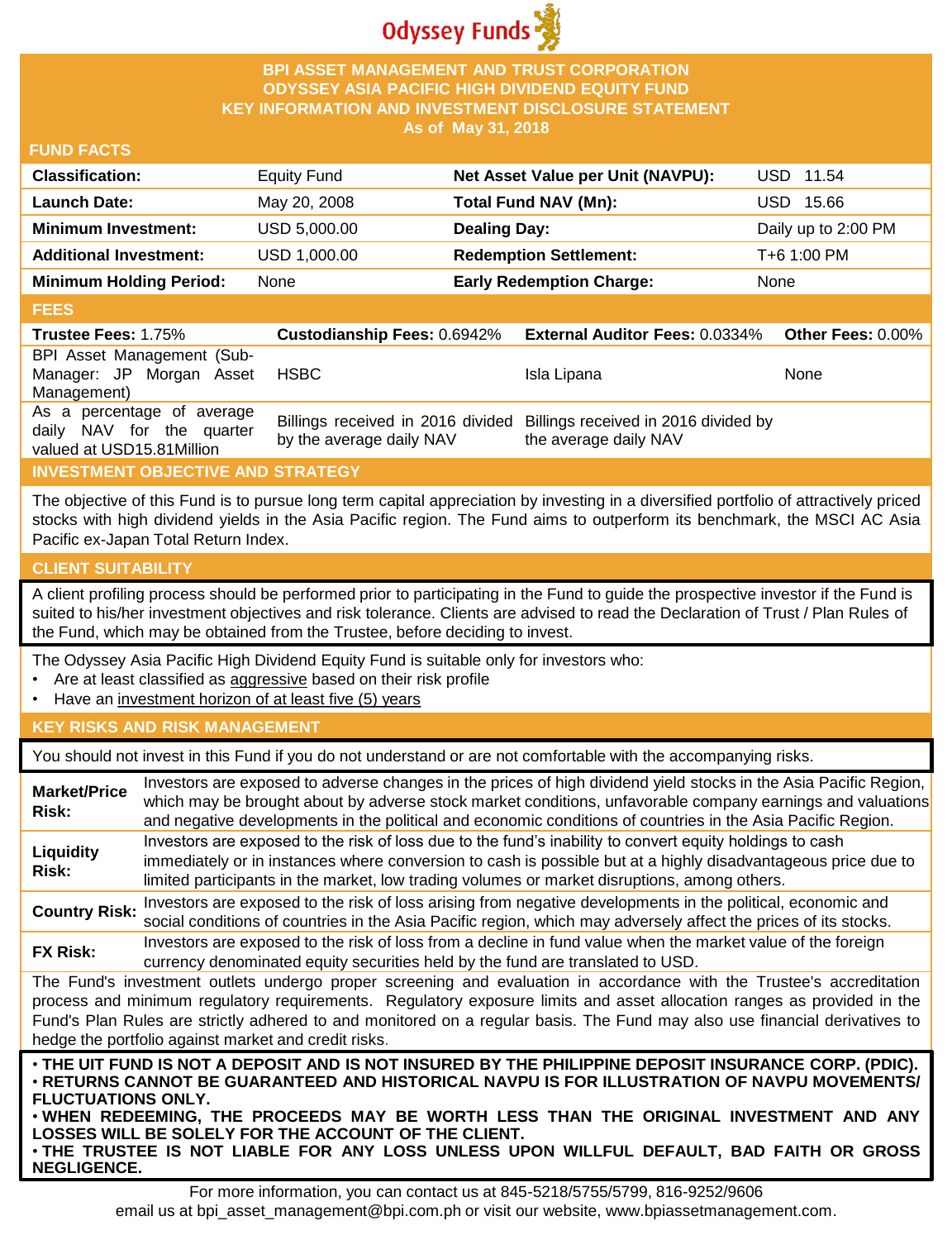### **FUND PERFORMANCE AND STATISTICS AS OF MAY 31, 2018**

(Purely for reference purposes and is not a guarantee of future results)



Benchmark\* : MSCI AC Asia Pacific ex-Japan Total Return Index

| <b>CUMULATIVE PERFORMANCE (%) 1</b>    |            |         |       |         |       |         |
|----------------------------------------|------------|---------|-------|---------|-------|---------|
|                                        | 1 mo       | 3 mos   | 6 mos | 1YR     | 3YRS  | S.I     |
| Fund                                   | $-1.54$    | $-1.37$ | 1.05  | 6.56    | 7.25  | 15.40   |
| <b>Benchmark</b>                       | $-0.83$    | $-2.06$ | 1.05  | 15.95   | 22.65 | 50.51   |
| <b>ANNUALIZED PERFORMANCE (%) 1</b>    |            |         |       |         |       |         |
|                                        | 1YR        | 2YRS    | 3YRS  | 4YRS    | 5YRS  | S.I     |
| Fund                                   | 6.56       | 10.22   | 2.36  | 3.06    | 2.95  | 1.44    |
| <b>Benchmark</b>                       | 15.95      | 20.53   | 7.04  | 6.54    | 6.99  | 4.16    |
| <b>CALENDAR YEAR PERFORMANCE (%) 1</b> |            |         |       |         |       |         |
|                                        | <b>YTD</b> | 2017    | 2016  | 2015    | 2014  | 2013    |
| Fund                                   | 0.00       | 20.33   | 3.45  | $-9.91$ | 7.08  | $-5.41$ |
| <b>Benchmark</b>                       | $-0.42$    | 37.63   | 6.18  | $-9.47$ | 3.71  | 2.65    |

## **PORTFOLIO COMPOSITION**

| <b>Allocation</b>                      | % of Fund     |
|----------------------------------------|---------------|
| Equities                               | 95.73         |
| Cash                                   | 6.50          |
| Time deposits and money market         |               |
| Other receivables - net of liabilities | $-2.23$       |
| <b>Top Five Sector Holdings</b>        | % of Equities |
| Financials                             | 42.00         |
| Information Technology                 | 13.04         |
| Industrials                            | 11.32         |
| <b>Real Estate</b>                     | 10.93         |
| Utilities                              | 8.28          |
| <b>Top Five Country Weightings</b>     | % of Equities |
| China                                  | 30.92         |
| Australia                              | 13.23         |
| Korea                                  | 13.11         |
| Hong Kong                              | 12.77         |
| Taiwan                                 | 10.98         |

| <b>NAVPU</b> over the past 12 months     |         |
|------------------------------------------|---------|
| Highest                                  | 12.35   |
| Lowest                                   | 10.76   |
| <b>STATISTICS</b>                        |         |
| Portfolio Beta                           | 0.93    |
| Volatility, Past 1 Year (%) <sup>2</sup> | 9.88    |
| Sharpe Ratio <sup>3</sup>                | 0.53    |
| Information Ratio <sup>4</sup>           | $-1.73$ |
| Current Number of Holdings               | 66      |
|                                          |         |

### <sup>1</sup>Returns are net of fees.

<sup>2</sup>Measures the degree to which the Fund fluctuates vis-à-vis its average return over a period of time.

<sup>3</sup>Used to characterize how well the return of a Fund compensates the investor for the level of risk taken. The higher the number, the better.

<sup>4</sup>Measures reward-to-risk efficiency of the portfolio relative to the benchmark. The higher the number, the higher the reward per unit of risk.

<sup>5</sup>Since inception.

6 Includes accrued income, investment securities purchased, accrued expenses, etc.

\*Declaration of Trust is available upon request through branch of account.

## **TOP TEN HOLDINGS**

| Name                                       | % of Equities |
|--------------------------------------------|---------------|
| Korea Electric Power                       | 4.19          |
| Taiwan Semiconductor<br>Manufacturing      | 4.19          |
| China Life Insurance                       | 4.10          |
| Australia and New Zealand Banking<br>Group | 4.04          |
| Bangkok Bank                               | 3.73          |
| Samsung Electronics                        | 3.69          |
| DBS Group Holdings                         | 3.48          |
| <b>HSBC Holdings</b>                       | 3.14          |
| PetroChina                                 | 2.81          |
| Shinhan Financial Group                    | 2.61          |
|                                            |               |

# **RELATED PARTY TRANSACTIONS\***

The Fund has no transactions and outstanding investments with entities related to BPI Asset Management and Trust Corporation (BPI AMTC).

\* Related party in accordance with BPI AMTC's internal policy.